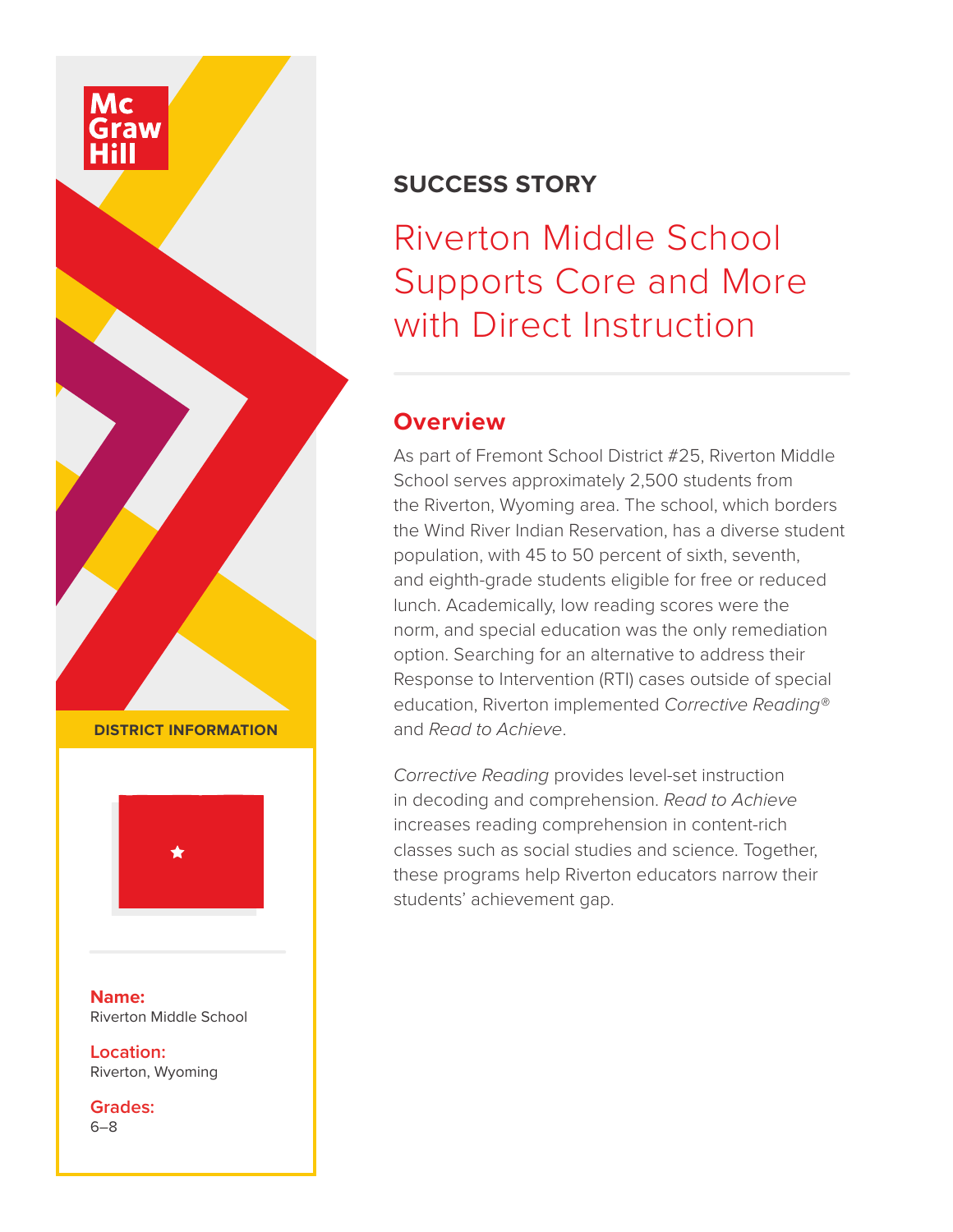*Our entire remediation program now identifies reading needs and addresses deficits, so when kids walk out, they have the skills to be successful. You can't ask for more than that.*

#### **–Sue Gosnell**

*Corrective Reading* Teacher Riverton Middle School

## **Implementation**

Riverton Middle School was concerned about its low test scores and knew it was time to do something different. A possible solution for improving their test scores was presented during a meeting between Cheryl Mowry, the middle school principal, and Wayne Callender, a nationally-recognized consultant on school-wide Response to Intervention (RTI) implementation.

"We attended an RTI workshop for the state of Wyoming, and Wayne Callender was there," said Mowry. "He showed us the data on Direct Instruction to prove that it works."

Callender's insight convinced Mowry and other administrators that Direct Instruction could support a more effective RTI model in their school, and they were anxious to implement it.

With limited funds, they introduced Direct Instruction by borrowing materials from other schools. A grant from the district soon followed, allowing them to purchase *Corrective Reading* and *Read to Achieve*. When the grant money was exhausted, positive results from the programs convinced administrators to continue funding Riverton's RTI transformation.

"Direct Instruction allows us to target the right kids with the right programs and the right teachers," said core language arts teacher, Toi Porter. "That has been our biggest success."

Sue Gosnell, a *Corrective Reading* level C teacher, recalled feeling clumsy with the program when she first used it. After six years in, she couldn't imagine teaching without it.

"If you use the program with fidelity, you will gain multiple opportunities to help kids master skills," said Gosnell. "Our entire remediation program now identifies reading needs and addresses deficits, so when kids walk out, they have the skills to be successful. You can't ask for more than that."

## **Student Focus**

Combining *Corrective Reading* and *Read to Achieve* has given educators at Riverton Middle School the tools they need to support reading at every level in every classroom, including content-rich classes.

"We use *Read to Achieve* when students are struggling in classes like social studies and science," said Porter. "Sometimes students ask, 'Why am I here? I'm a good reader.'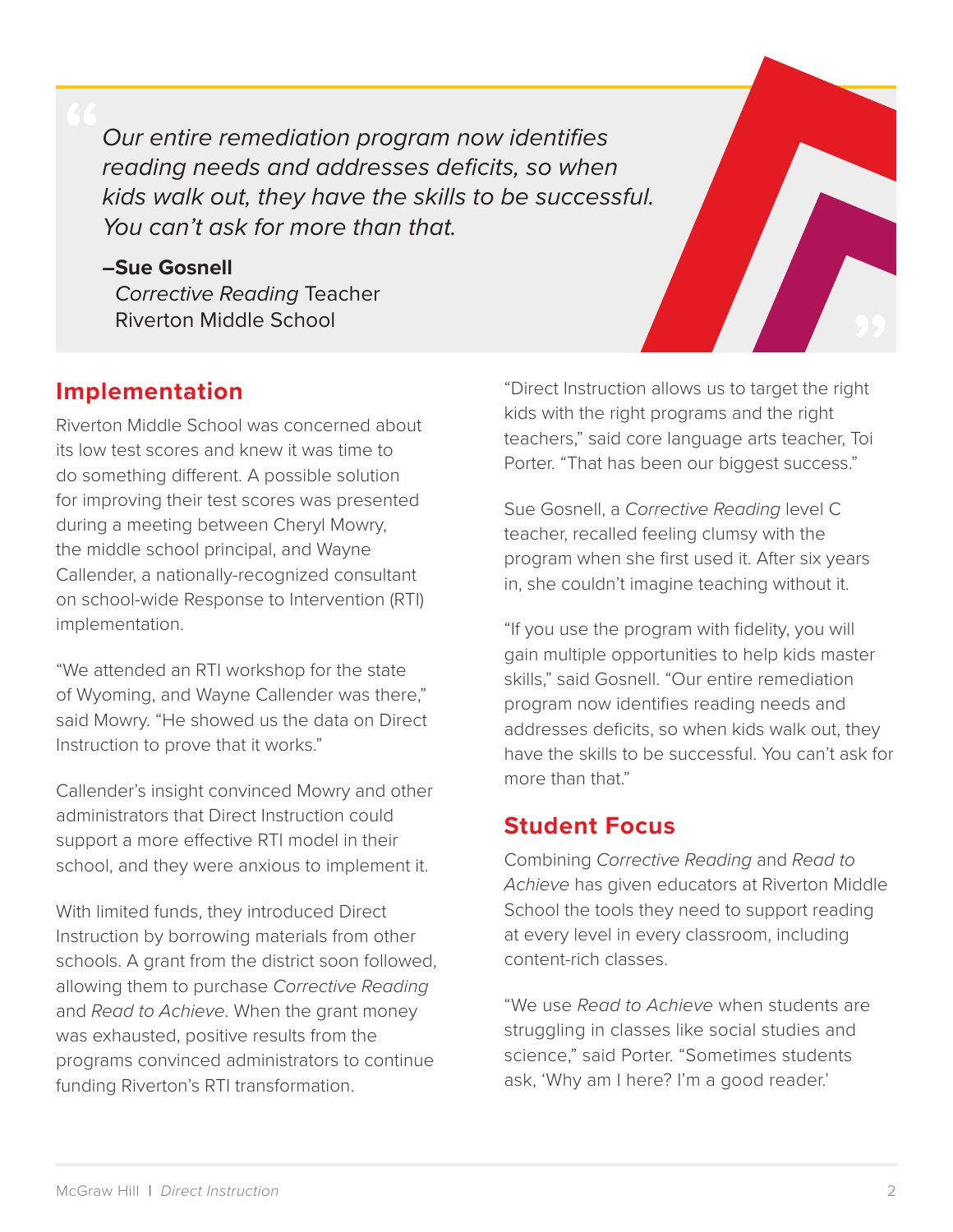*Before, our below-basic kids were not showing growth. Now our state test results show that below-basic kids have risen to the basic level. We've never done that before.*

**–Cheryl Mowry**  Principal Riverton Middle School



The problem may be that they read too fast, so they aren't reading accurately, or they read so slowly that they can't remember what they read. *Read to Achieve* addresses those comprehension issues because it has closereading built in."

Riverton teachers and administrators believe their special education program can avoid the stigma of some schools because any student can be pulled in for extra reading instruction at any time. Their strategy is to always know where students are, address issues as they arise, and work hard to move students forward

Teachers support the program by spending the last half-hour of every day with students who need additional reading instruction. And if any teacher believes a student is struggling, he or she can simply recommend that child be placed for help.

Helen Sivret, who is viewed as Riverton's *Corrective Reading* guru by teachers and administrators, believes the programs allow teachers to focus on more enrichment and less on remediation. According to Sivret, "We don't have as many special education referrals as we did before because we have more than one way to address reading issues."

Mowry noted that changing their approach to RTI improves students' attitudes about learning. "The kids feel more confident. Students who would never read in class have begun to volunteer," she said. "I've also noticed increased attendance and decreased behavioral issues since we've implemented the programs."

#### **Results**

"Six years ago, we didn't have an option to help with reading skills beyond special education," said Mowry. "Now we have two classes, core and more, that students must test out of to move on. Before, our below-basic kids were not showing growth. Now our state test results show that below-basic kids have risen to the basic level. We've never done that before."

The 2014–15 school year offers a glimpse of Riverton's Direct Instruction success. The data shows all intensive students in grades six through eight performing twice as well as expected. In addition, 2016 Measures of Academic Progress (MAP) testing results of nine students in their *Corrective Reading* classroom show a 78 percent increase in their total reading score from the fall to the spring, with an average growth of 7.9 RIT (Rasch UnIT) points.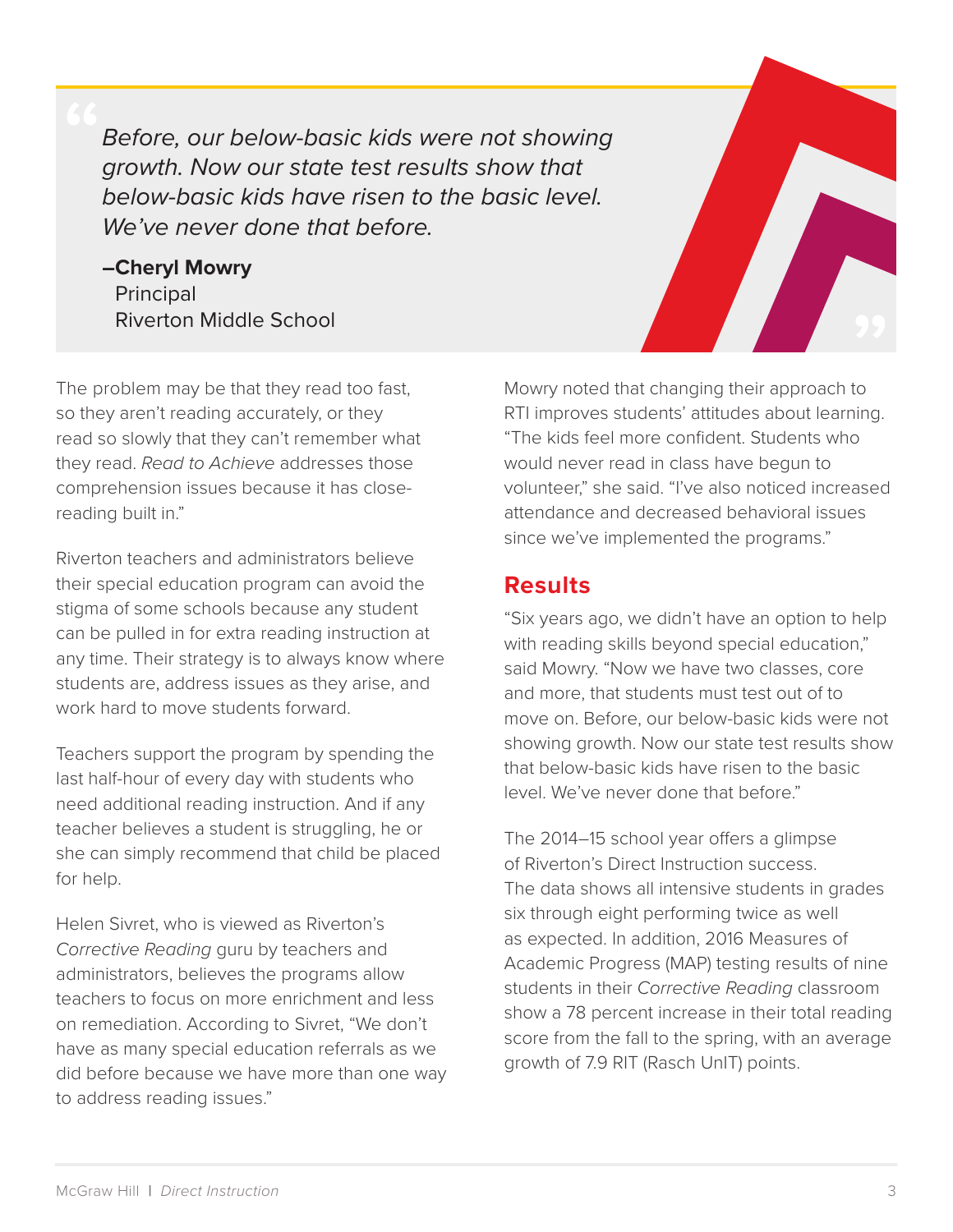# **Fall 2014—Spring 2015 RIT Score Growth**

Average Growth of Intensive Students



Sixty-seven percent also met or exceeded their target RIT growth and raised their percentile ranking by an average of 27 percentile points.

Math scores also improved, and Mowry believes that Direct Instruction was a factor. "Math students needed remediation for reading, but the math teachers weren't trained to provide it," she said. "Now we're able to provide more complete programs for learning. I can't say every child improved, but we have seen consistently positive trend lines. Four to five years of positive data is impressive at any middle school."

*If you fail at our middle school, you have to work hard at it. We have a program to help every child.*

#### **–Helen Sivret**  Special Education Specialist Riverton Middle School

#### **The Future**

Sivret is a proponent of implementing the RTI programs in every grade. "Reading intervention is not just an elementary thing," she said. "It can help meet any student where they are and help move them forward."

Instructional coach Cathleen Galitz agreed and believes it is all about having the right data. Galitz and other counselors test every child entering Riverton Middle School to understand where they need to be placed.

"We make sure the kids are in the right program, and then we make adjustments. We love, love, love the data *Corrective Reading* gives us, and how we can make sense of that data using the *SRA 2Inform* online progress-monitoring system," she said. "Our goal as a district is to continue to combine skills with placement to create a success pathway."

Sivret agreed, adding, "If you fail at our middle school, you have to work hard at it. We have a program to help every child."